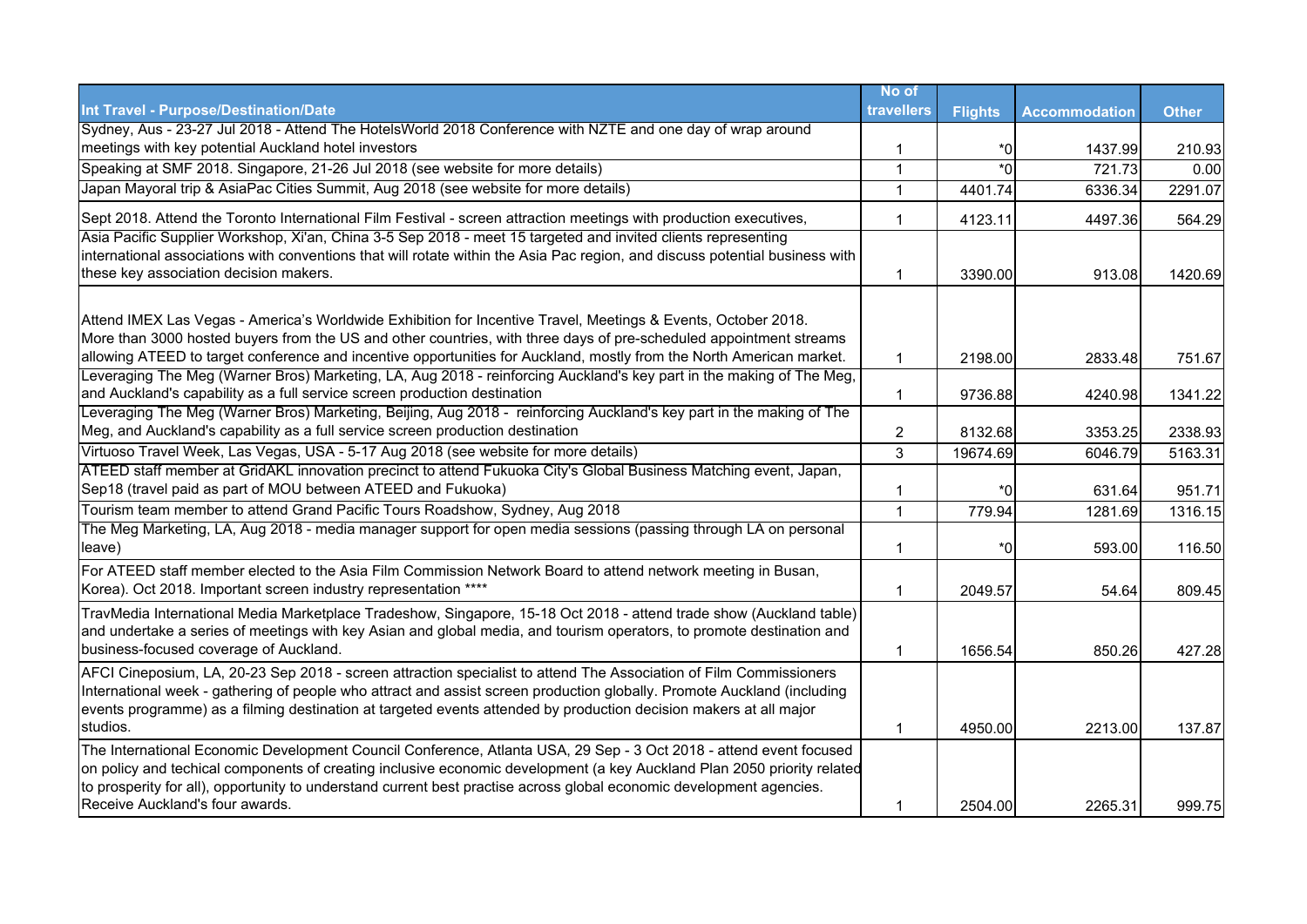| Attend and speak at Host City Glasgow Presentation at World Netball Chanpionships bid (for NZ and Auckland) in<br>Singapore 25 Nov 2018.                                                                                                                                                                                                                                                                             |                         |           |         |         |
|----------------------------------------------------------------------------------------------------------------------------------------------------------------------------------------------------------------------------------------------------------------------------------------------------------------------------------------------------------------------------------------------------------------------|-------------------------|-----------|---------|---------|
|                                                                                                                                                                                                                                                                                                                                                                                                                      | $\mathbf 1$             | 3990.00   | 1562.09 | 177.57  |
| Singapore FinTech Festival 10-15 Nov 2018 - attend the festival (more than 300 exhibitors from more than 100 countries)<br>and support 5 Auckland companies, helping them connect with trade and investment opportunities through meetings with                                                                                                                                                                      |                         |           |         |         |
| investors and clients, promote Auckland as a fintech investments location.                                                                                                                                                                                                                                                                                                                                           | $\mathbf 1$             | 1566.70   | 1566.95 | 647.41  |
| China 31 Oct - 15 Nov - Attend the Tencent Global Partner Conference, and China Cup International Regatta; and to<br>carry out visits to ATEED's key business partners and investors networks in China.                                                                                                                                                                                                              |                         |           |         |         |
|                                                                                                                                                                                                                                                                                                                                                                                                                      | $\overline{2}$          | 6649.04   | 3122.31 | 6370.40 |
| Nov 2018 - Attend the China International Import Expo (Shanghai), to represent and drive opportunties for Auckland and<br>Auckland businesses; International Sustainability Conference Guangdong, alongside Australia, Netherlands, Norway and<br>UK, to understand the local government's aspirations; and Tripartite meetings (Guangzhou) as part of the development of<br>the Tripartite 2019 Auckland programme. |                         |           |         |         |
|                                                                                                                                                                                                                                                                                                                                                                                                                      | 1                       | 4804.70   | 1694.44 | $-7.40$ |
| Attend the Inaugural New Zealand Week Dec 2018- a series of screen industry specfic events lead by NZ Film<br>Commission to support NZ expanding connections with Key US Studios and independent producers                                                                                                                                                                                                           |                         |           |         |         |
|                                                                                                                                                                                                                                                                                                                                                                                                                      | $\mathbf 1$             | 4617.39   | 354.76  | 1947.62 |
| City Nation Place Conference, London, 4-11 Nov 2018 - destination marketing as part of development of Auckland's new<br>destination narrative                                                                                                                                                                                                                                                                        | $\overline{\mathbf{c}}$ | 7163.50   | 3207.64 | 1947.06 |
| Annual Cities & Regions 4.0 Summit, Melbourne, Australia, Mar19 (see website for more details)                                                                                                                                                                                                                                                                                                                       | $\overline{1}$          | 982.90    | 0.00    | 329.91  |
| For ATEED staff member elected to the Asia Film Commission Network Board to attend network meeting, and also Hong<br>Kong Filmart for screen attraction meetings, Hong Kong, Mar19                                                                                                                                                                                                                                   |                         |           |         |         |
|                                                                                                                                                                                                                                                                                                                                                                                                                      | $\mathbf{1}$            | 2287.82   | 514.72  | 498.38  |
| Feb19 - Travel to Berlin for the European Film Market as part of the Berlin International Film Festival followed by                                                                                                                                                                                                                                                                                                  |                         |           |         |         |
| meetings in LA. Providing networking opportunities and exposure to the international film- marking industry.                                                                                                                                                                                                                                                                                                         | $\mathbf 1$             | 6368.35   | 2318.67 | 4136.65 |
| Travel to the Gold Coast, Australia for attendance at SportAccord 2019 - Participate in the Host Cities Forum (established<br>at the 2016 SAC) where Auckland and New Zealand have a lead role as the current holder of the Sport Business Best                                                                                                                                                                      |                         |           |         |         |
| Strategy for a medium sized sports city.<br>Recruit UK Skills. London and Manchester, UK, Mar19 - Travel to support Auckland employer partners particpating in                                                                                                                                                                                                                                                       | 4                       | **6400.00 | 0.00    | 936.35  |
| Recruit UK Skills events, aiming to attract talent in industries with skills shortages                                                                                                                                                                                                                                                                                                                               | 1                       | 6631.51   | 2454.73 | 1583.79 |
| Syd, Bris, Melb Australia, Feb19 - Travel to meet Australia tourism trade partners responsible for ATEED's Programmes<br>into the Aus Market and representation at the Tourism NZ regional tourism organisations workshop in Sydney                                                                                                                                                                                  | 3                       | 3420.80   | 4654.19 | 1857.01 |
| Tripartite, LA & San Francisco, USA, Mar19 - pre Tripartite relationship building (see website for more details)                                                                                                                                                                                                                                                                                                     | 1                       | 4269.44   | 4070.24 | 1407.54 |
| Travel with NZ Volleyball Team to attend the FIVB Beach Volleyball World Tour event in Sydney to bid for the series                                                                                                                                                                                                                                                                                                  |                         |           |         |         |
| event and attend meetings. March 2019.                                                                                                                                                                                                                                                                                                                                                                               | 1                       | 897.20    | 754.64  | 116.65  |
| Mar19 - Travel to Singapore to attend HICAP - Hotel Investment Conference to meet potentail new contacts leading to<br>hotel investment and atttraction to Auckland.                                                                                                                                                                                                                                                 | $\mathbf 1$             | 2655.24   | 1058.76 | 372.95  |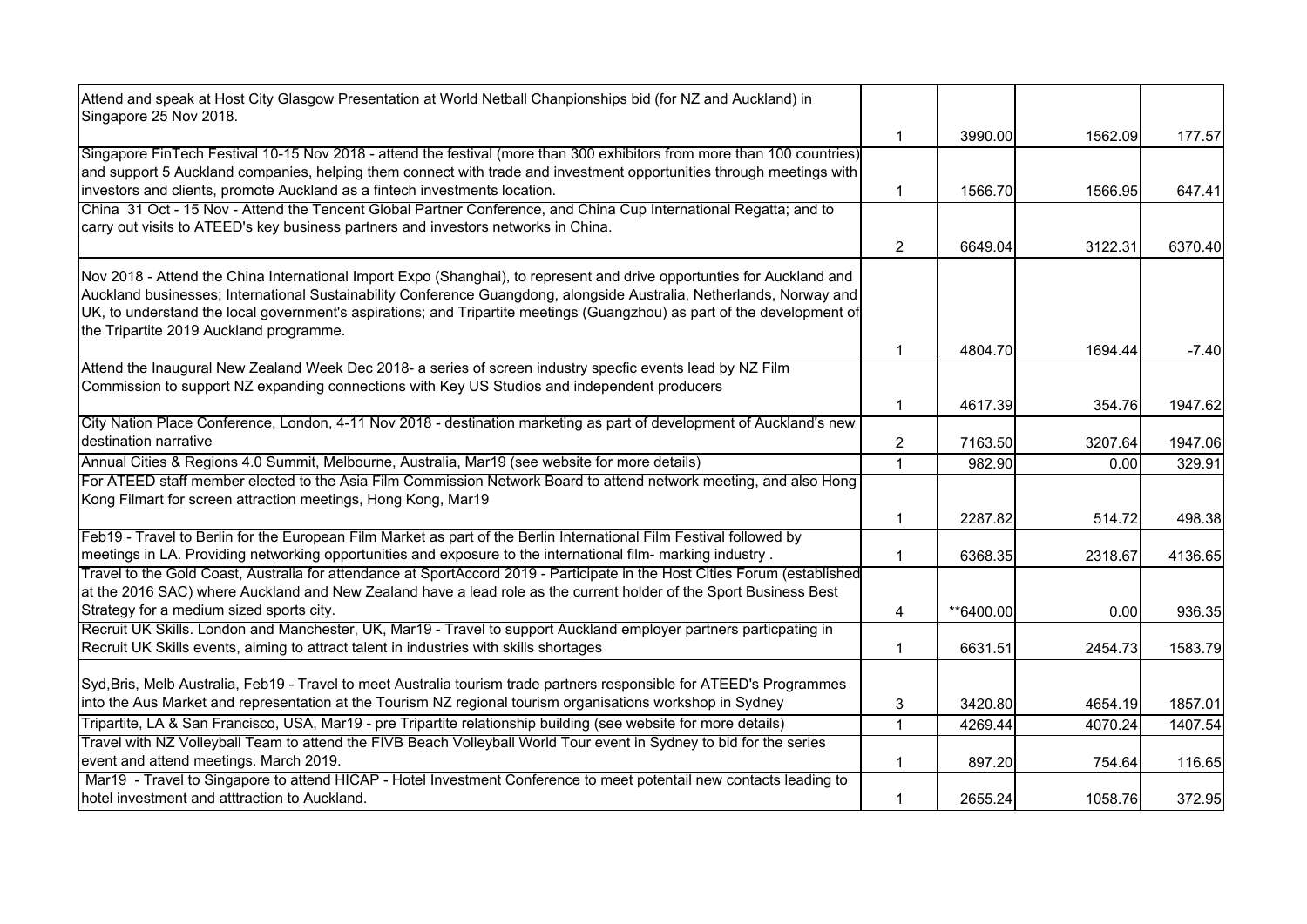| ICCA Asia Pacific, Dubai, 11-14 Nov18 - attend the premier global business events industry conference, with 1000               |                |          |         |         |
|--------------------------------------------------------------------------------------------------------------------------------|----------------|----------|---------|---------|
| delegates in attendance. Multiple workshops around bidding and leads, attending global marketing initiatives and general       |                |          |         |         |
| convention bureau marketing, gathering intelligence against competitor destinations and understanding global best<br>practice. |                |          |         |         |
|                                                                                                                                | $\overline{2}$ | 11180.00 | 5538.76 | 4566.95 |
| AMEX InterACTION, USA, Dec18 - as part of a joint venture, Auckland Convention Bureau staff attend AMEX's internal             |                |          |         |         |
| trade show (60% staff from North American market and rest from around the world). Promote a co-authored white paper            |                |          |         |         |
| on incentive travel to the AMEX staff attending the show and present in a seminar/workshop forum.                              |                | 5315.00  | 2296.04 | 1545.81 |
| Jan 2019. Pittsburgh, US. Attend the the Convening Leaders conference as a member of PCMA (Professional                        |                |          |         |         |
| Convention Management Association). Attendance of about 3000 delegates, event showcased the latest innovations in              |                |          |         |         |
| event technology, meeting design and business event strategy; 3 days of education and orchestrated networking;                 |                |          |         |         |
| provided Auckland Convention Bureau with a timely platform to promote the Chicago-Auckland direct flight for business          |                |          |         |         |
| event clients.                                                                                                                 |                | 6790.00  | 2538.88 | 120.19  |
| Sydney, Nov 2018 - Planned sales activity in Australia for Auckland Convention Bureau specialists. Targeted sales call         |                |          |         |         |
| activity to key professionals conference organisers, corporate meeting planners, and association executives to secure          |                |          |         |         |
| business event leads for Auckland and converting opportunities pending.                                                        | 2              | 798.00   | 2424.07 | 699.34  |
| Association of Film Commission International Week, LA, US. Sept 2018. - screen attraction meetings with producers              | $\overline{2}$ | 5478.26  | 6726.13 | 3625.74 |
| Apr 19 - Travel to World Travel & Tourism Council 2019 Global Summit, Spain and visit China and USA including                  |                |          |         |         |
| Inaugural China-NZ Youth Golf Tournament and Auckland promotion - and on return via USA client meetings in New                 |                |          |         |         |
| York, Miami and Washington DC with cruise ship companies and National Geographic society                                       | 3              | 21089.45 | 7884.76 | 5327.53 |
| The Select LA Conference and tech business delegation, LA, June 2019 (see website for more details)                            | 3              | 4424.95  | ***     | 2100.63 |
| Asia-Pacific Incentives & Meetings Expo, Melbourne. Feb 2019. Conferences and Incentives NZ organises the NZ stand             |                |          |         |         |
| with partners attending from all over NZ, at least 6 partners attend from the Auckland region. Attracts 3500 buyers and        |                |          |         |         |
| trade visitors - key event provides opportunities to meet new contacts and update Auckland product to our existing             |                |          |         |         |
| clients.                                                                                                                       | 3              | 2879.59  | 2368.98 | 1970.74 |
| Sydney, March 2019. Regional NZ Client Showcase event hosted by Tourism New Zealand. Showcasing convention                     |                |          |         |         |
| bureau from around New Zealand at a networking event for 150 Sydney and Brisbane corporate clients.                            | 1              | 237.38   | 0.00    | 0.00    |
| Melbourne, March 2019. Training (General Management Programme at the University of Melbourne Business School for               |                |          |         |         |
| a high-performing manager)                                                                                                     | 1              | 870.60   | 3407.14 | 581.10  |
| London Sales Calls and IMEX Frankfurt Trade Show (4000 hosted buyers from more than 60 world markets) (see                     |                |          |         |         |
| website for more details)                                                                                                      | 3              | 18055.40 | 8598.21 | 2662.66 |
| Tourism team member to attend the Travel Leaders Network Annual conference & Trade Show, including meetings with               |                |          |         |         |
| key international tourism partners. US, Jun 2019                                                                               | 1              | 2615.20  | 2289.47 | 2241.52 |
| Korea, June 2019. Attendance at 2019 Next Generation Leaders Programme - Flights funded and large portion of other             |                |          |         |         |
| expenses funded and incorporating other meetings and visits in Korea                                                           |                | 0.00     | 1099.85 | 660.88  |
| TransTasman Cities Symposium, Sydney, Australia, Feb 2019 (see website for full details)                                       | $\mathbf 1$    | 687.50   | 1902.24 | 210.13  |

*\*Flight booked and paid for in previous financial year*